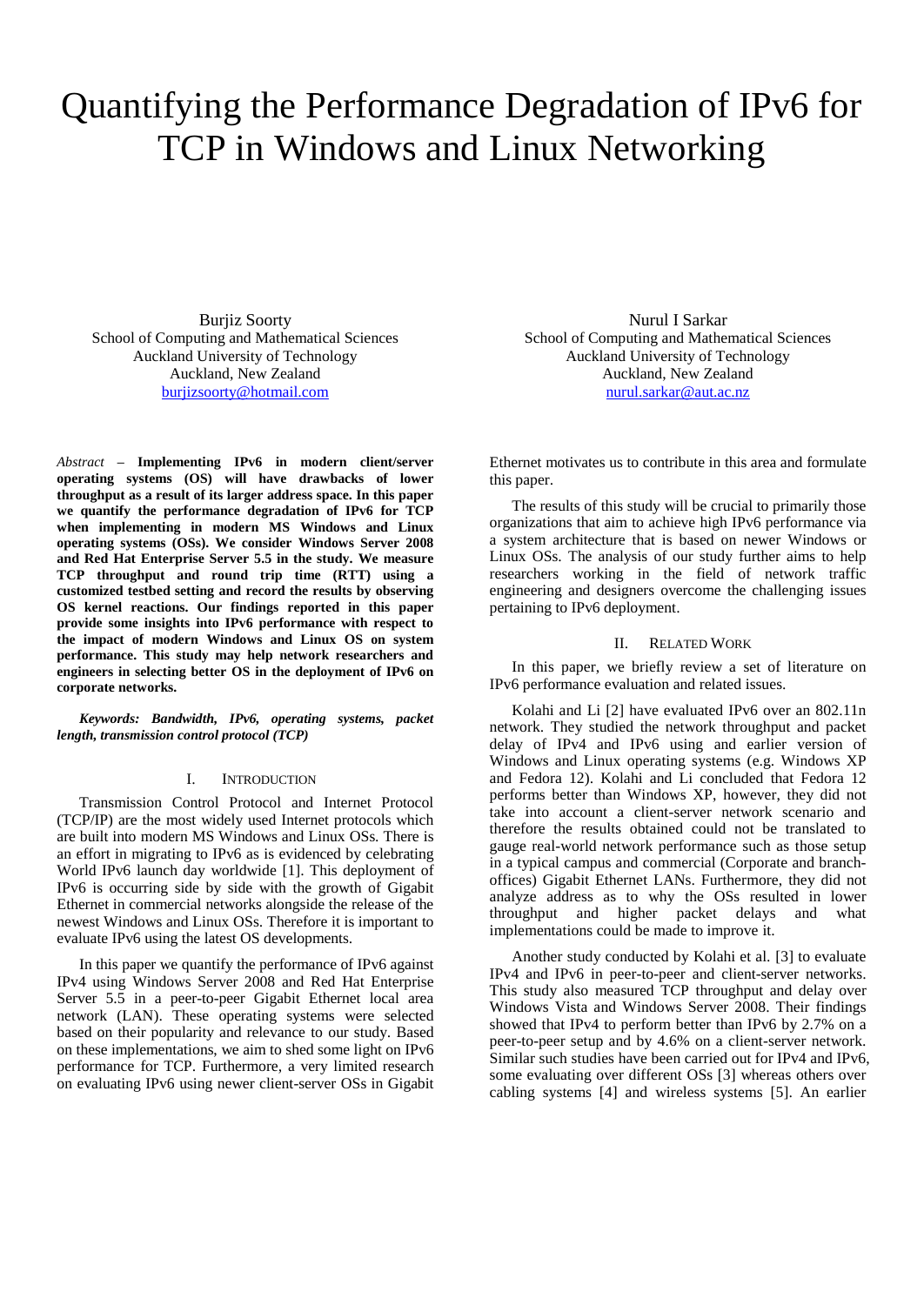work evaluated IP performance using open source OSs [\[6\]](#page-4-5). They evaluated IPv6 using Windows Server 2003, Red Hat 9 and FreeBSD4.9. The relatively poor performance of the IPv6 on Windows 2003 was due to the datagram fragmentation greater than 1440 bytes.

Earlier works on IPv6 have focused on developing as well as evaluating address lookup algorithms for IPv6. Li and Pao [\[7\]](#page-4-6) have evaluated three well-known approaches for IPv6 address lookup, namely the tree-based approach, the range search approach, and the hash-based approach using empirical studies. They compared the performance of three address lookup approaches using metrics, such as memory requirements, mean update time, and packet processing rate.

Table 1 lists the key researchers and their main contributions in evaluating IPv6.

TABLE I: KEY RESEARCHERS AND THEIR MAIN CONTRIBUTIONS IN EVALUATING IPV6

| <b>Researchers</b>                 | Year | <b>Performance Metric</b>                                                                  | <b>Transport</b><br><b>Protocol</b> | <b>Type of</b><br><b>LAN</b> |
|------------------------------------|------|--------------------------------------------------------------------------------------------|-------------------------------------|------------------------------|
| Kolahi et al.<br>[2]               | 2011 | Throughput and<br>packet delay on<br>Fedora Linux 12.0                                     | TCP, UDP                            | 802.11N<br>Wireless<br>LAN   |
| Kolahi et al.<br>$\lceil 3 \rceil$ | 2010 | Throughput and<br>packet delay on<br>Windows Vista with<br><b>Windows Server</b><br>2008   | TCP, UDP                            | Fast<br>Ethernet             |
| <b>Mohammed</b><br>et al. [6]      | 2006 | Throughput and<br>Packet delay on Win.<br>Server 03, Red Hat<br>9.0, FreeBSD 4.9           | <b>TCP</b>                          | Gigabit<br>Ethernet          |
| Li and Pao<br>[7]                  | 2006 | Memory<br>requirements, mean<br>update time, packet<br>processing rate on<br>Linux systems | TCP                                 | Ethernet                     |

All the papers reviewed in this section only evaluated the transport layer protocols (e.g. TCP or UDP) over IPv6 with very little or no supposition and hypothesis as to why the performance is high or why performance degrades and where exactly the bottlenecks lie.

Our main contribution in this paper is to quantify the performance of IPv6 for TCP using newer Windows and Linux client/server OSs (Windows Server 2008, and Red Hat Enterprise Server 5.5) for which no published work is available. We obtain new results and quantify the performance degradation of IPv6 with respect to IPv4 in peer-to-peer Gigabit Ethernet. We not only quantify the performance degradation but also discuss the implications for system design and deployment.

## III. TESTBED MEASUREMENT AND PROCEDURE

#### *A. Testbed Configuration*

Figure 1 shows the experimental setup (test-bed) for evaluating IPv6 performance. The network topology is a peer-to-peer Gigabit Ethernet link between a client and a server machine. To avoid additional delays caused by switching/routing devices, we did not use any routers in the test-bed measurements. This allows us to focus on IPv6 evaluation and to investigate the impact of modern OSs on system performance more accurately. In this regards, all the unwanted services (running on default) that consume network bandwidth were disabled. No third-party applications were used to optimize network performance.

The experimental setup consisted of four machines that surpassed the minimum and recommended settings for the selected OSs tested on them. We connected two Windows machines (e.g. Windows 7 connected to Windows Server 2008) using a Category 6 crossover cable. The separation between the client and server was set to 1 meter as suggested by network researchers [\[3-5\]](#page-4-2). We use the same connection for linking two Linux machines (Ubuntu 10.04 and Red Hat Server 5.5).

These machines had identical hardware configurations: Intel® Core™ 2 Duo processors with 4 GB 800 MHz DDR-2 Corsair® RAM modules. All four machines had Gigabit Ethernet (GBE) network interface cards. To eliminate the effect of network performance associated with hardware process and design, we benchmarked the hardware and use the same setup for all experiments conducted. Several repeated tests reveal that the native hardware configuration met the recommended OS settings.



Figure 1. Network Testbed setup for evaluating IPv6

## *B. Measurement Tools and Metrics*

Several data generating and traffic measuring tools were researched for the purpose of evaluating IPv6 and IPv4 on Windows and Linux systems. For measuring the performance of Windows client-server networks, IP Traffic [\[8\]](#page-4-7) was used because of its popularity and measurement accuracy [\[2-5\]](#page-4-1). Another motivation of using IP Traffic was to compare the results with previous studies. IP Traffic has also been used in the previous studies [\[2,](#page-4-1) [5\]](#page-4-4).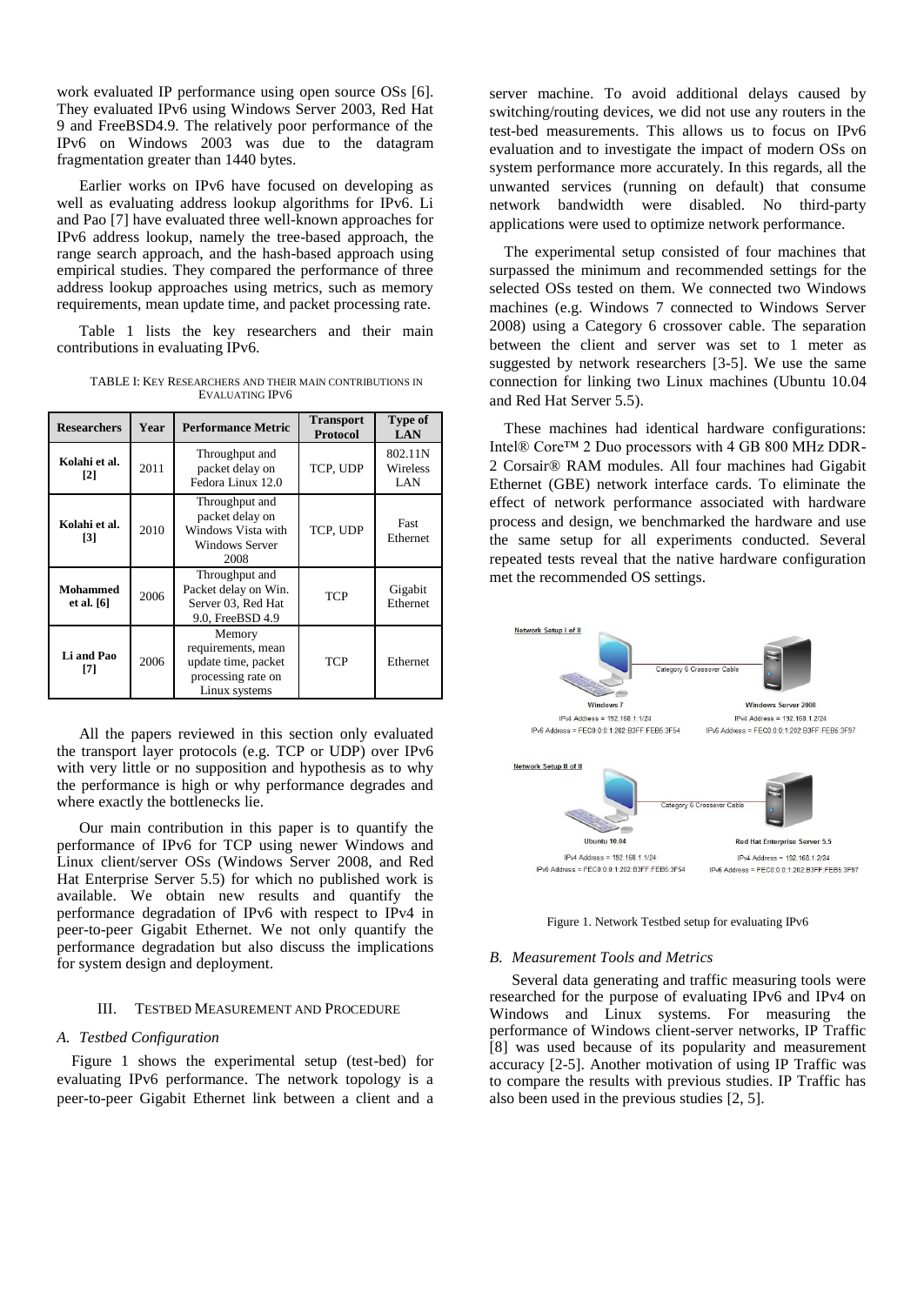Iperf [\[9\]](#page-4-8) has been used as a primary tool to evaluate both IPv4 and IPv6 in Linux client-server networks [\[10\]](#page-4-9). However, it did not support Windows networking and therefore we modified the settings of Iperf to match with IP Traffic [\[9\]](#page-4-8). Iperf is an open-source network performance measurement tool that creates both TCP and UDP data streams to measure network throughput and packet delays.

For each observation, a total of one million packets were sent over the Gigabit Ethernet link using IP Traffic and Iperf. Ten such runs were recorded for both Windows and Linux Servers. A total of ten million packets were sent for measuring RTT of both IPv6 and IPv4. The same method was used to measure the link throughput and RTT of Ubuntu 10.04 and Red Hat Server 5.5.

#### IV. RESULTS AND DISCUSSION

We measure empirically both TCP throughput and RTT. Throughput is a measure of system's capacity (i.e. actual data rate as opposed to theoretical data rate) and is the most crucial metric in terms of core system performance.

Figure 2 compares TCP throughput (in Mbps) for IPv6 and IPv4 on Windows and Linux Servers at packet length of 768 bytes. We observe that IPv4 achieved slightly higher throughput than IPv6 for both Windows and Red Hat Servers. We also observe that for both IPv4 and IPv6, TCP throughput is consistently higher for Red Hat Server 5.5 than Windows Server 2008.



Let us now quantify TCP throughput over IPv6 Wndows and Linux networking. The mean throughput was computed by taking an average of all the throughput measurements obtained at the packet length of 768 bytes. We found that IPv6 achieved a 5.2% lower throughput than IPv4 on both, the Windows and Linux networks. We also found that Red Hat Server 5.5 achieved approximately 6% higher throughput than Windows Server 2008 for both IPv6 and IPv4. This is because Red Hat 5.5 Server kernel is more efficient with respect to overall IPv6 throughput. The higher throughput on IPv6 for Red Hat Server is a result of the high TCP send/receive buffer in its kernel. This buffer size can be modified to accommodate more packets based on the type and length of a packet.

Customizing the send/receive buffer in the kernel accordingly can enable TCP segments to be sent/received faster per unit of time in-order to gain good client-server communications in achieving higher throughput. Potential to increase the gain in throughput in Windows Server may exist by means of customizing the IP handler to define and accommodate larger packets for services pertaining to TCP segments. Due to the 'closed-source' nature of Microsoft OSs, any such tweaking or development is restricted to the system engineers and only open to an internal MS team.

By looking at Figure 2, one can observe that TCP link throughput is slightly higher for IPv4 than IPv6 for both Windows and Linux systems at packet length of 768 bytes. This is because IPv6 deteriorates throughput as a result of its high transmission overheads (i.e. larger header). However, even though IPv6's header is larger but it is much simpler than IPv4's header which explains why the difference in throughput keeps getting lower with the increase in packet length (more payload delivery).

The main conclusion is that IPv6's TCP throughput is lower than IPv4 on both Windows and Linux networking and for smaller packet lengths. However this throughput degradation becomes insignificant as we increase packet lengths. This observation is critical in terms of packet crafting. For instance, with open source software (OSS) such as a Linux, the system kernel is open for development to anyone. In such instances where OSS systems are implemented to structure an open-source client-server environment, system engineers could craft packets by increasing payload data and setting the packet-length of 1408 bytes. By comparing Windows and Linux, we also found that Linux performs significantly better overall (i.e. higher throughput). The main reason for this can be attributed largely due to the kernel implementations in Red Hat Server.

We now focus on RTT performance of IPv6. RTT is a measure of latency or packet delay from a sending node to a destination node across the network. Figure 3 compares TCP RTT for IPv6 and IPv4 using Windows and Red Hat Servers.

For IPv4, the lowest RTT (1.73 ms) was recorded for Windows Server at packet length of 768 bytes. In contrast, Red Hat Server obtained RTT of 1.84 ms. The RTT difference is about 6% (Windows Server is better in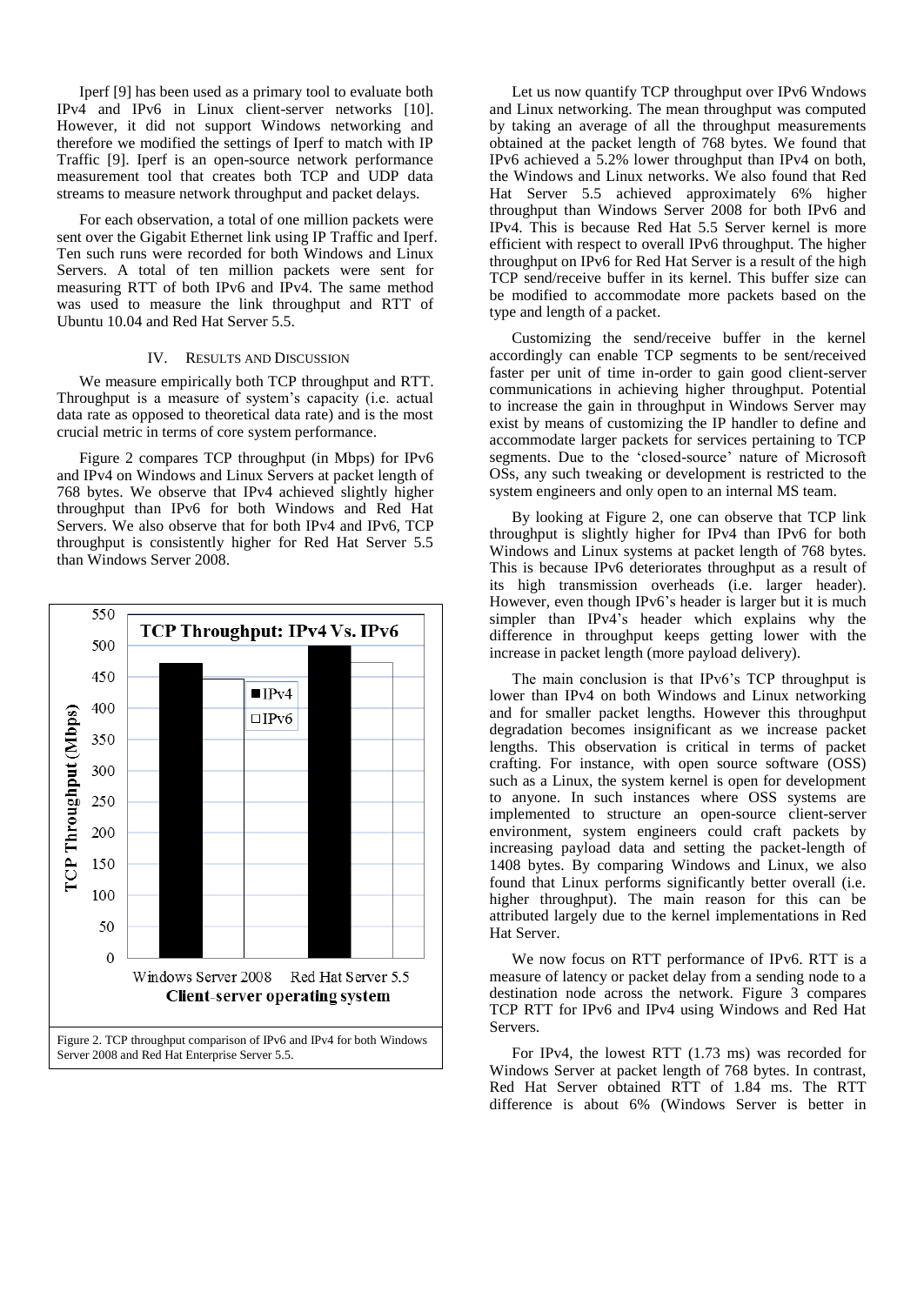achieving lower RTT). The difference becomes smaller (i.e. insignificant) as we increase the packet length. For example, Windows Server achieves less than 5% lower RTT than Red Hat Server at packet length of 1408 bytes.

For IPv6, the lowest RTT (2.1 ms) was recorded for Windows Server at packet length of 768 bytes. In contrast, Red Hat Server had RTT of 2.34 ms. The difference in RTT between Windows and Red Hat Servers is about 10% (Windows Server 2008 is better in achieving lower RTT). However, RTT difference between Windows and Red Hat Server becomes smaller as we increase packet lengths.



## V. PRACTICAL IMPLICATIONS

In this paper, we investigated the data performance of IPv6 for TCP over Windows Server 2008 and Linux Red Hat Server 5.5. The aim of our research was not only evaluate the performance of those systems but also to quantify the performance difference between IPv6 and IPv4 with respect to modern Windows and Linux OSs. We discussed the reasons for performance differences and what changes could be made to help improve system performance. We measure IPv6 performance using a customized test-bed setting and our findings could be useful for network engineers and designers for selecting the right client-server OS in the deployment IPv6. Our research furthermore analyzed the limitations in the newer operating systems to justify the performance degradation over IPv6

and what approach software developers and system engineers could take to rectify and improve IPv6 performance.

To improve IPv6 throughputs, system engineers could craft packets to increasing payload by setting appropriate packet-lengths. This would result in a slight increase in packet delays, but significant throughput gain can be achieved. This study can also help network developers working on open source projects to configure Linux kernel to further improve IPv6 efficiency. For instance, by increasing buffer-size in the socket and thereby accommodating more packets to be delivered and consequently improve the performance of IPv6 on Red hat Linux Server.

In conclusion, a higher throughput can be achieved as a result of lower packet fragmentation and customizing the kernel to force fragmentation to occur at higher-packet lengths. Such form of packet crafting would be efficient for services and applications involving data transfer.

#### VI. CONCLUSIONS

In this paper we quantify the performance gain and/or degradation of IPv6 with respect to IPv4 in peer-to-peer Gigabit Ethernet Windows and Linux networking. Our research findings revealed that IPv6 throughput was about 6% higher over the Linux based client-server architecture using Red Hat Enterprise Server than the Windows network running Windows Server 2008. IPv6 throughput degrades by approximately 5% due to its high transmission overheads with respect to IPv4. This degradation was insignificant when the packet-length was set for encapsulation at 1408 bytes. Analyzing the kernel's TCP/IP stack on each OS, we found that the Linux kernel processed IPv6 packets more efficiently thereby resulting in higher overall throughput. We also measured RTT for both IPv4 and IPv6 and found that IPv6 degrades performance (about 21% higher RTT in Red Hat Server) with respect to IPv4. When comparing the two networks, Windows Server 2008 had a lower RTT than Red Hat Server 5.5. This could be due to a higher queue buffer to the Red Hat Server. However, a lower RTT on Red Hat can be achieved by TCP segment fragmentation, decreasing the Maximum Transmission Unit, and customizing the kernel to force fragmentation to occur at smaller packet lengths. Such form of packet crafting would be efficient for services and applications involving delay sensitive information such as voice and video authentication. Future works on TCP could include measuring memory (RAM) usage by the kernel and further behavioral analysis of TCP structures over IPv6. Other methods of TCP tuning could also be investigated.